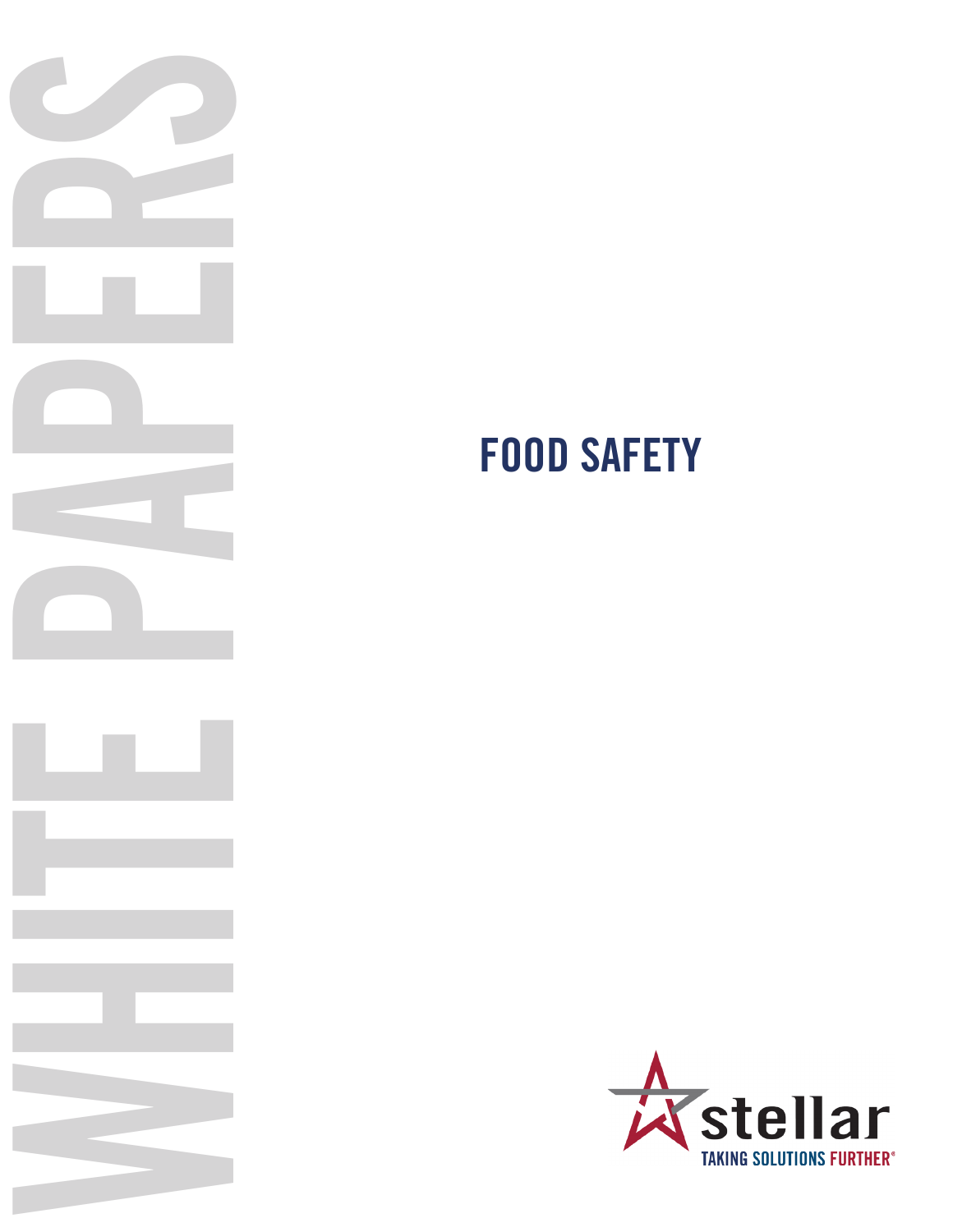# FOOD SAFETY SERIES

The food processing industry continues to look at ways to improve and enhance food safety requirements and compliance. In this white paper, we look at proposed changes for the Food Safety Modernization Act (FSMA) and how Enterprise Resource Planning (ERP) systems can assist facilities in adherence to these new standards. We also explore trends in sanitary equipment design and important considerations when hiring an installation subcontractor.

## THE FDA INVITES COMMENTS FROM FOOD PROCESSORS ON PROPOSED NEW FSMA RULES

The U.S. Food and Drug Administration (FDA) recently released a new strategy document that outlines the agency's guiding principles for implementing the Food Safety Modernization Act (FSMA). This latest move by the FDA is designed to encourage dialogue and collaboration between the agency and the food industry as FSMA moves into its next phase – the effective and efficient implementation of the new standards.

According to the FDA's Deputy Commissioner, "this is where the rubber meets the road." The FDA is seeking comments from the food processing industry on the initiatives outlined in this strategy document before the final FSMA rules are released in late 2015 and early 2016.

The strategy document includes programs to provide greater support to food processors and help them achieve high rates of compliance with FSMA. It also includes a number of internal initiatives for the FDA to improve its outreach and response to food safety incidents. Highlights of the new strategy include:

- Advancing public health Reducing the risk of foodborne illness through modern preventive practices and ensuring that food processing facilities are effectively implementing prevention controls is at the core of FSMA.
- Leveraging and collaborating The FDA will leverage its relationships with outside partners in the food safety industry including international organizations, the food industry, growers, academic experts, and consumers. This component also includes data integration, analysis, and information sharing among partners.
- Strategic and risk-based industry oversight Food processors will be equipped with a tool kit, developed by the FDA, that includes education to ensure expectations and requirements are understood, along with technical assistance to facilitate compliance. Additional tools include regulatory incentives for compliance such as less frequent inspections and reliable third-party audits to verify compliance.
- Planning Internal performance metrics will be established for the FDA, which will be aligned with the FSMA's mission of prevention, emphasizing the need for seamless data sharing and collaborative data analysis.
- **Execution** The FDA plans to provide food processors with access to subject matter experts before, during and after inspections. These streamlined processes will enable more timely decisions and resolutions regarding corrective actions, enforcement, and other measures to achieve public health and consumer protection.
- Evaluation The establishment of program-wide, public health-oriented outcome metrics with systematic collection will benefit the entire industry.

Food industry representatives are encouraged to review the strategy document and provide comment on these issues that will drive new rules. The FDA offers easy online access to provide comment on this strategy document via this link on their website.

## FIVE WAYS AN ENTERPRISE RESOURCE PLANNING (ERP) SYSTEM CAN HELP YOU COMPLY WITH FSMA

The Food Safety Modernization Act (FSMA) is front and center for most food processors yet managing the regulatory and reporting requirements can be taxing and time consuming. Many food processors are investing in an Enterprise Resource Planning (ERP) system to more efficiently manage the process, allowing for better data collection, analysis, documentation, and reporting tools. Using an ERP program to manage your plant's food safety program will improve your audit results, reduce food safety-related incidents and investigations, improve product quality and ultimately

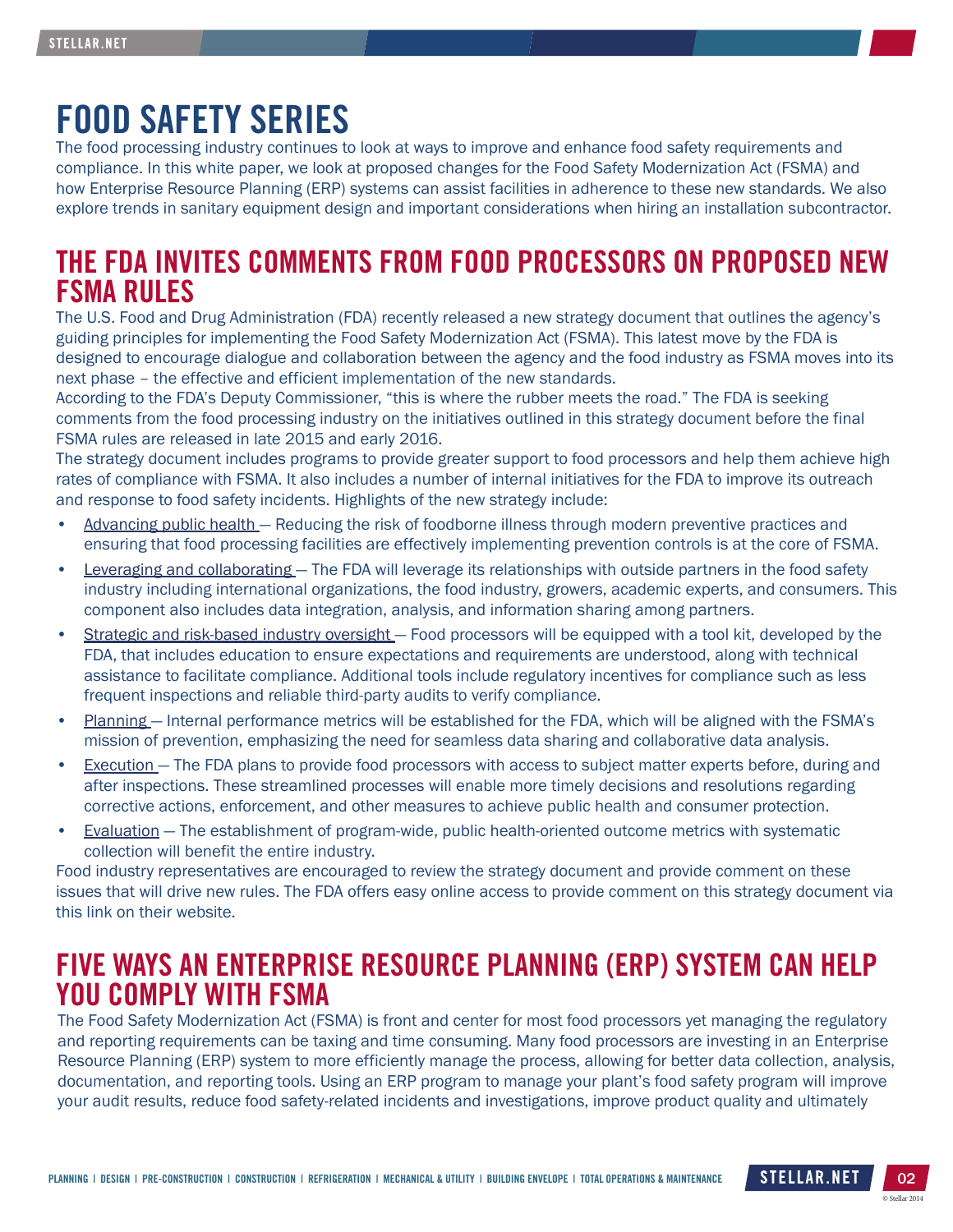increase operational efficiencies.

Newer ERP platforms, those developed in the past ten years, offer numerous benefits over legacy systems including the ability to integrate with other components within your facility that impact food safety. Integration is a critical element as all aspects of a facility play a role in food safety.

- Compliance Food industry-specific ERP systems provide the necessary platforms to integrate government regulations into your processes. As food safety requirements change, an ERP system will ensure that your processes maintain compliance standards.
- Preventive measures An ERP system can provide electronic plans that help minimize risk and manage quality control, greatly improving compliance standards. For example, the proper ERP program can provide electronic plans for conducting systematic preventive measures including Hazard Analysis and Critical Control Points (HACCP) and Process Hazard Analysis (PHA).
- Reactive measures Regulations require that processors have access to real-time data for product traceability. An ERP system manages and stores the appropriate information throughout the supply chain and production to provide immediate access to necessary information.
- Recall management —Food manufacturers must be able to recall products instantly when a breach has occurred. An ERP system provides a fully defined recall process in advance and provides guidelines for performing mock recalls ensuring the entire team is adequately trained.
- Incident control FSMA requires that food processors take corrective actions in the event of a food safety incident and provide a method for prevention. An ERP system will provide a systematic approach that analyzes data, identifies the root cause, documents the corrective action taken, and continuously monitors the process to ensure regulatory compliance.

## NEW TRENDS IN SANITARY EQUIPMENT DESIGN ARE IMPROVING FOOD SAFETY STANDARDS

As food safety regulatory requirements become more stringent, equipment manufacturers are stepping up to the plate and increasing the role they play in the industry. The American Meat Institute's (AMI) 10 sanitary design principles offer baseline standards for equipment design, yet many suppliers are going above and beyond these standards by offering improved surfaces, cleaning chemicals, and construction processes.

In this day and age of heightened throughput and productivity, the sanitary design of equipment is driven primarily by food processors themselves, who are interested in increased efficiency, faster/effective cleaning procedures and reduced changeovers. The challenge is on equipment manufacturers to incorporate sanitary standards that meet and exceed these customer requirements and expectations.

Poor equipment design decisions, improper material selection, and inadequate finishes pose cleaning challenges that are often the root concern of many food safety related issues. We shared some best practices for sanitary equipment design in a previous blog post.

## FOOD PROCESSING EQUIPMENT MANUFACTURERS ARE OFFERING MORE ADVANCED SANITARY SOLUTIONS INCLUDING

### SURFACES

• Higher-grade stainless steel — The industry is rethinking the grades of stainless steel used within food processing facilities in order to withstand the daily exposure to varying chemicals used in sanitation. Finish specifications and selections and have been improved to decrease the likelihood of harboring dangerous microbes after sanitation. Higher-end finishes, while requiring greater upfront investment, often exceed

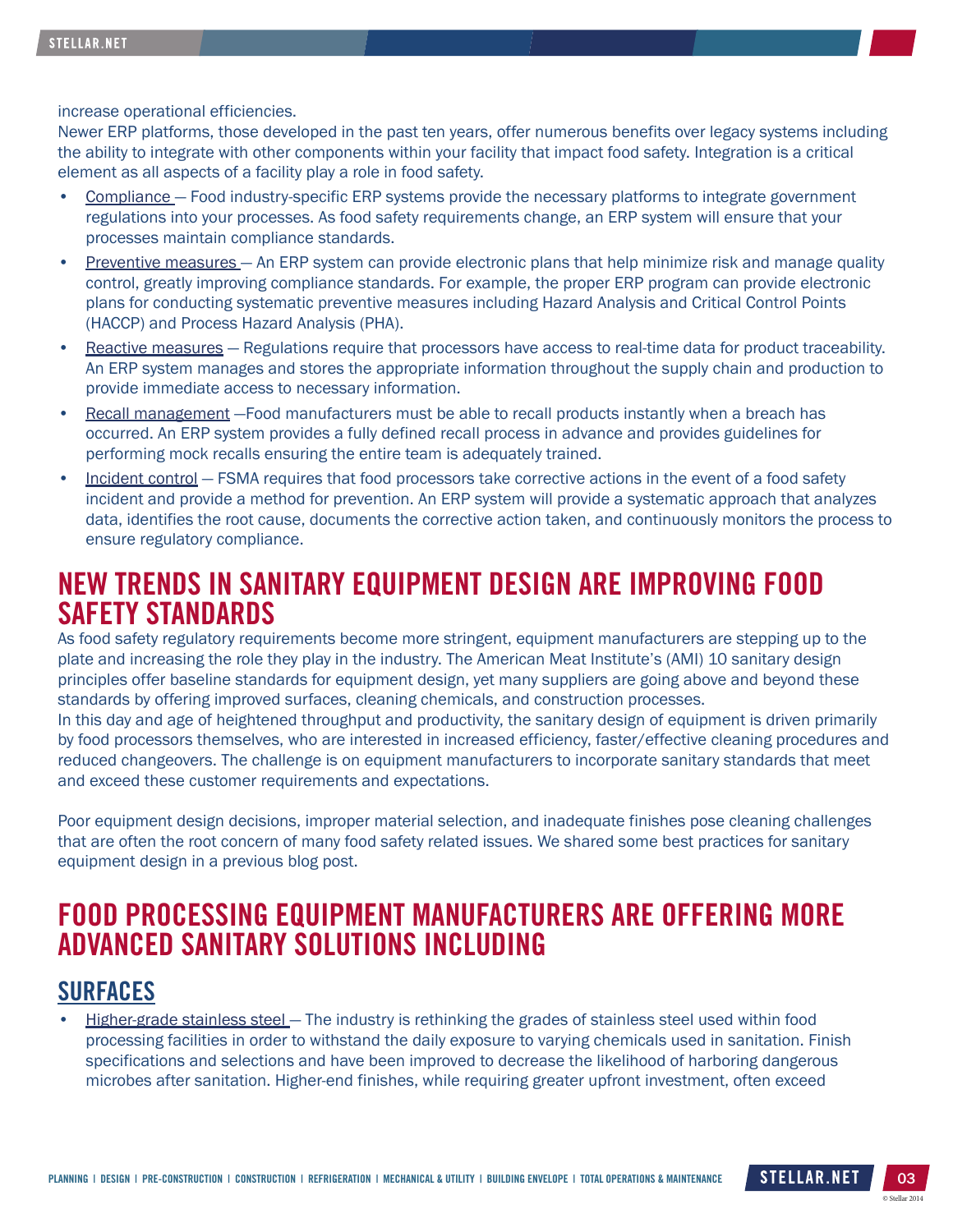regulatory requirements and provide better bacterial resistance and improved cleaning capabilities. Type 304 and 316 are the most common stainless steel finishes in the food processing industry. Proper selection of these materials depends on the operating environment.

• Anti-stick surfaces — New FDA-approved coatings are now available that reduce the potential for raw materials to adhere to equipment surfaces which help improve pre and post operational performance by providing a better barrier against bacteria colonies and the formation of bio films that are often resistant to chemicals and inferior

sanitation practices.

#### CLEANING

- Better chemical technology Chemicals used for clean-in-place (CIP) and clean-out-place stations (COP) are being developed with higher concentration levels that not only improve sanitation, but also reduce the amount of time required for cleaning. CIP and COP equipment manufacturers can help plants create the optimal mix of water, chemicals, temperature and flow requirements based on their unique product and equipment needs.
- Tool-less equipment Equipment manufacturers are designing products that do not require additional tools for maintenance and cleaning. This eliminates the need for another product to come into contact with equipment when it has to be taken apart for cleaning or repair. An added benefit is that tool-less applications can typically

#### reduce changeover times. SUPPLIER IMPROVEMENTS

- On-site testing In the quest to gain competitive advantages, many equipment suppliers are conducting inhouse tests on equipment to validate equipment's sanitation integrity prior to delivery.
- In-house food safety experts As food safety regulations become increasingly complex, manufacturers are more frequently forming in-house food safety teams to drive sanitary product design to meet the expectations of not only their customers, but also the industry.

### SANITARY PROCESS INSTALLATION: WHAT TO ASK WHEN SELECTING A **SUBCONTRACTOR**

Equipment manufacturers play a key role in the food safety program of a food processing plant, ensuring that equipment is designed and built to meet stringent sanitary requirements. Plant owners often spend significant time and money to acquire the right equipment with the proper sanitary construction. Yet once that equipment is designed and delivered, the next critical step is ensuring that it's installed properly, within those same sanitary standards. If you do not carefully screen installation subcontractors, you could put your plant at risk of a food safety issue.

To minimize your risk, meet with potential installation subcontractors and conduct a thorough interview to assess their level of experience, knowledge and credentials as they relate to sanitary controls. Focus on the following key areas, using these questions while interviewing installation subcontractors. Be sure to document all your findings for future reference and comparison.

#### PAST EXPERIENCE

- Inquire about the subcontractor's past projects. How do they compare to your current scope of work?
- Verify that the Subcontractor estimator fully understands your project scope of work, requirements and asks the appropriate questions. The more questions an estimator asks, the more accurate the estimate will be and the level of interest the subcontractor has in doing your project.

### STAFFING

• How many people does the subcontractor actively employ? Is there enough manpower for crunch times? Avoid

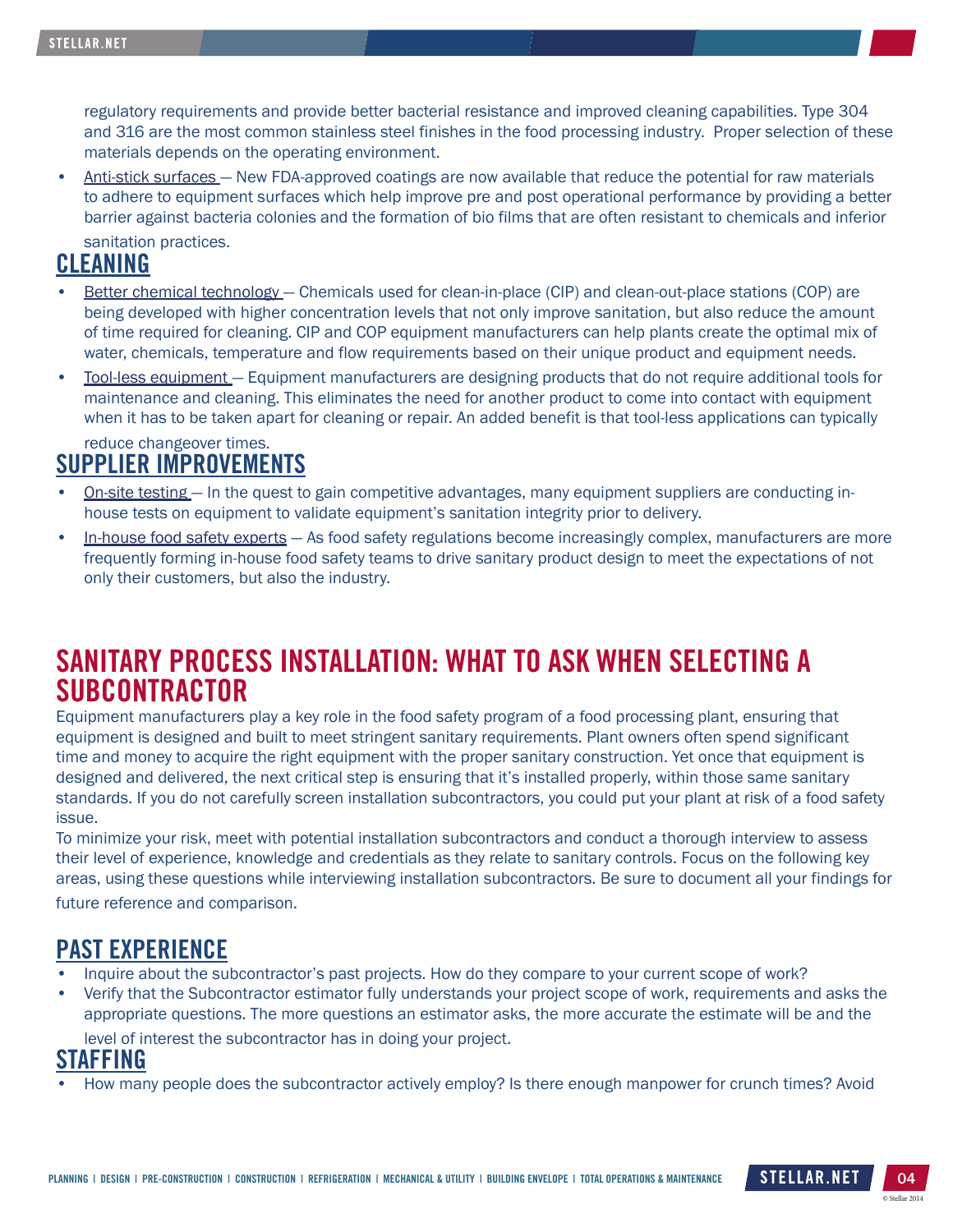subcontractors who hire temporary, sub-tier workers to ensure your installation is being handled by a reliable, cohesive team.

- How does field staff communicate on site? Do they have computers, Internet access, network access, and printers?
- If there is a rotating schedule of manpower? There should be a crew overlap of at least two days to allow for adequate transfer of duties to ensure that all tasks stay on track.
- Confirm that the onsite supervisor will focus on managing the crew and not doing the actual work. The supervisor should be monitoring crew members, looking at work in progress, and verifying installation for quality standards.
- Obtain supervisor and staff resumes for your files.

### INSTALLATION

- Find out how subcontractor materials are shipped to your site, accounted for and stored. Is there a designated individual to receive materials and handle returns?
- How does the subcontractor ensure quality workmanship? Do they provide welder qualifications and training, as well as daily or weekly onsite welding coupons, or test welds?
- What is the subcontractor's process for verifying the accuracy and quality of work completed?

### **DOCUMENTATION**

- Understand the contractor's change order (CO) process. Who is responsible for writing and submitting COs and are they submitted daily or weekly? How quickly are COs expected to be completed?
- Who is responsible for maintaining all bid, proposal and as-built drawings?

### KNOWLEDGE OF SANITARY PROCESS INSTALLATION

- Make sure that your subcontractor understands the following standards of sanitary installation:
- The importance of the sanitary hanger system supporting the piping install
- Acceptable methods of constructing the piping system so it can be maintained and kept clean
- Proper method of hanging piping so fluids will run back to the low points and the system will drain
- Dead leg piping and how to avoid it
- Identification of an unsanitary piece of equipment verses a component or piece of equipment designed specifically as sanitary or hygienic
- Standards and specifications used in the practice of sanitary design as they relate to different industry sectors
- Process for wash downs and cleaning of equipment for sanitary facilities including cleaning clearances, construction materials and sealants, and installation requirements.